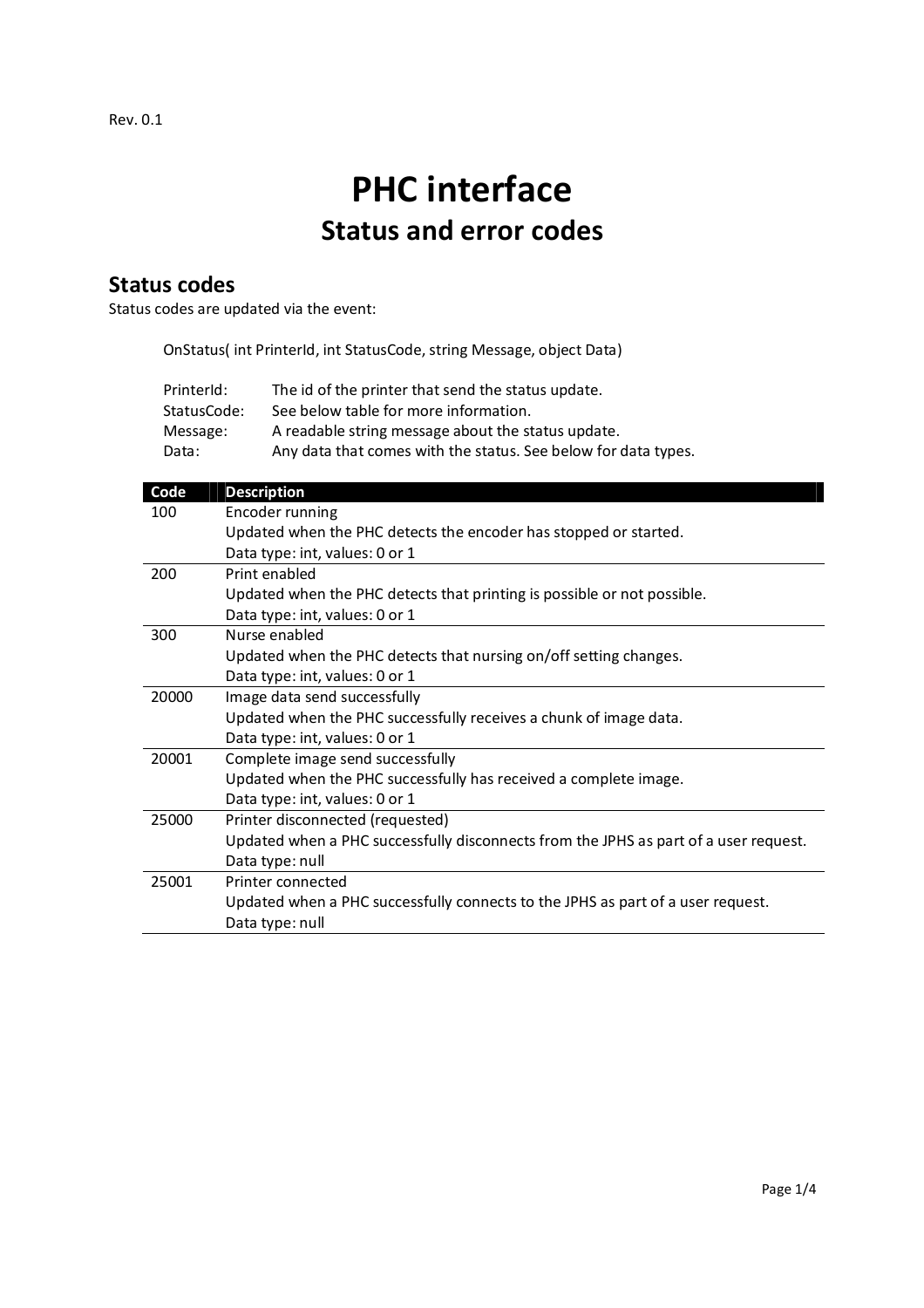Rev. 0.1

## Error codes

Status codes are updated via the event:

OnError( int PrinterId, int ErrorCode, bool IsSet, string Message, object Data)

| PrinterId: | The id of the printer that send the status update.             |
|------------|----------------------------------------------------------------|
| ErrorCode: | See below table for more information.                          |
| IsSet:     | True the error is on, false the error is off.                  |
| Message:   | A readable string message about the status update.             |
| Data:      | Any data that comes with the status. See below for data types. |

| Code | <b>Description</b>                                                       |
|------|--------------------------------------------------------------------------|
| 100  | 3.3V                                                                     |
|      | Error on the internal power supply on the 3.3V side.                     |
|      | Data type: double, values: the measured value that was outside range     |
|      | Severity: critical                                                       |
| 101  | 5V                                                                       |
|      | Error on the internal power supply on the 5V side.                       |
|      | Data type: double, values: the measured value that was outside range     |
|      | Severity: critical                                                       |
| 102  | <b>12V</b>                                                               |
|      | Error on the internal power supply on the 12V side.                      |
|      | Data type: double, values: the measured value that was outside range     |
|      | Severity: critical                                                       |
| 103  | 24V                                                                      |
|      | Error on the internal power supply on the 24V side.                      |
|      | Data type: double, values: the measured value that was outside range     |
|      | Severity: critical                                                       |
| 200  | CPU temperature reading                                                  |
|      | Error reading the internal CPU temperature.                              |
|      | Data type: null                                                          |
|      | Severity: non critical, service needed                                   |
| 201  | Power board temperature reading                                          |
|      | Error reading the internal Power board temperature.                      |
|      | Data type: null                                                          |
|      | Severity: non critical, service needed                                   |
| 202  | CPU temperature                                                          |
|      | Error the internal CPU temperature is outside acceptable limits.         |
|      | Data type: null                                                          |
|      | Severity: critical                                                       |
| 203  | Power board temperature                                                  |
|      | Error the internal power board temperature is outside acceptable limits. |
|      | Data type: null                                                          |
|      | Severity: critical                                                       |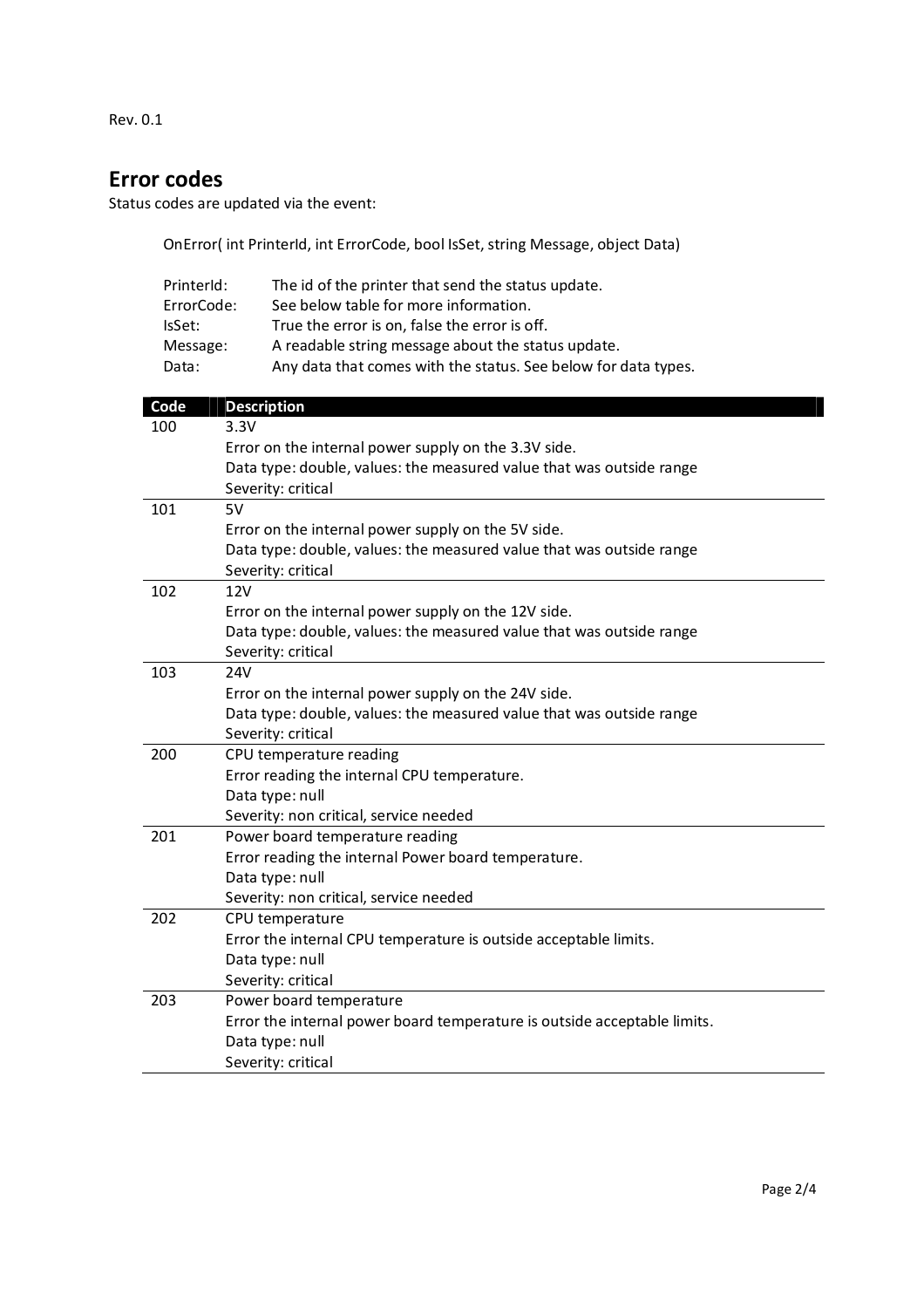### Rev. 0.1

| Code | <b>Description</b>                                            |
|------|---------------------------------------------------------------|
| 204  | FPGA programming                                              |
|      | Error programming the FPGA.                                   |
|      | Data type: null                                               |
|      | Severity: critical                                            |
| 205  | <b>TCP switch initialization</b>                              |
|      | Error initializing the internal two port tcp switch.          |
|      | Data type: null                                               |
|      | Severity: critical                                            |
| 206  | MAC address reading                                           |
|      | Error reading the MAC address for the Ethernet interface.     |
|      | Data type: null                                               |
|      | Severity: critical                                            |
| 207  | IP address reading                                            |
|      | Error reading the IP address setting.                         |
|      | Data type: null                                               |
|      | Severity: non critical, service needed                        |
| 208  | Array A temperature reading                                   |
|      | Error the temperature is outside acceptable limits.           |
|      | Data type: null                                               |
|      | Severity: critical                                            |
| 209  | Array B temperature reading                                   |
|      | Error the temperature is outside acceptable limits.           |
|      | Data type: null                                               |
|      | Severity: critical                                            |
| 210  | Frame A temperature reading                                   |
|      | Error the temperature is outside acceptable limits.           |
|      | Data type: null<br>Severity: critical                         |
| 211  | Frame B temperature reading                                   |
|      | Error the temperature is outside acceptable limits.           |
|      | Data type: null                                               |
|      | Severity: critical                                            |
| 212  | Tank temperature reading                                      |
|      | Error the temperature is outside acceptable limits.           |
|      | Data type: null                                               |
|      | Severity: critical                                            |
| 213  | ADC initialization                                            |
|      | Error initializing the AD converter for reading temperatures. |
|      | Data type: null                                               |
|      | Severity: critical                                            |